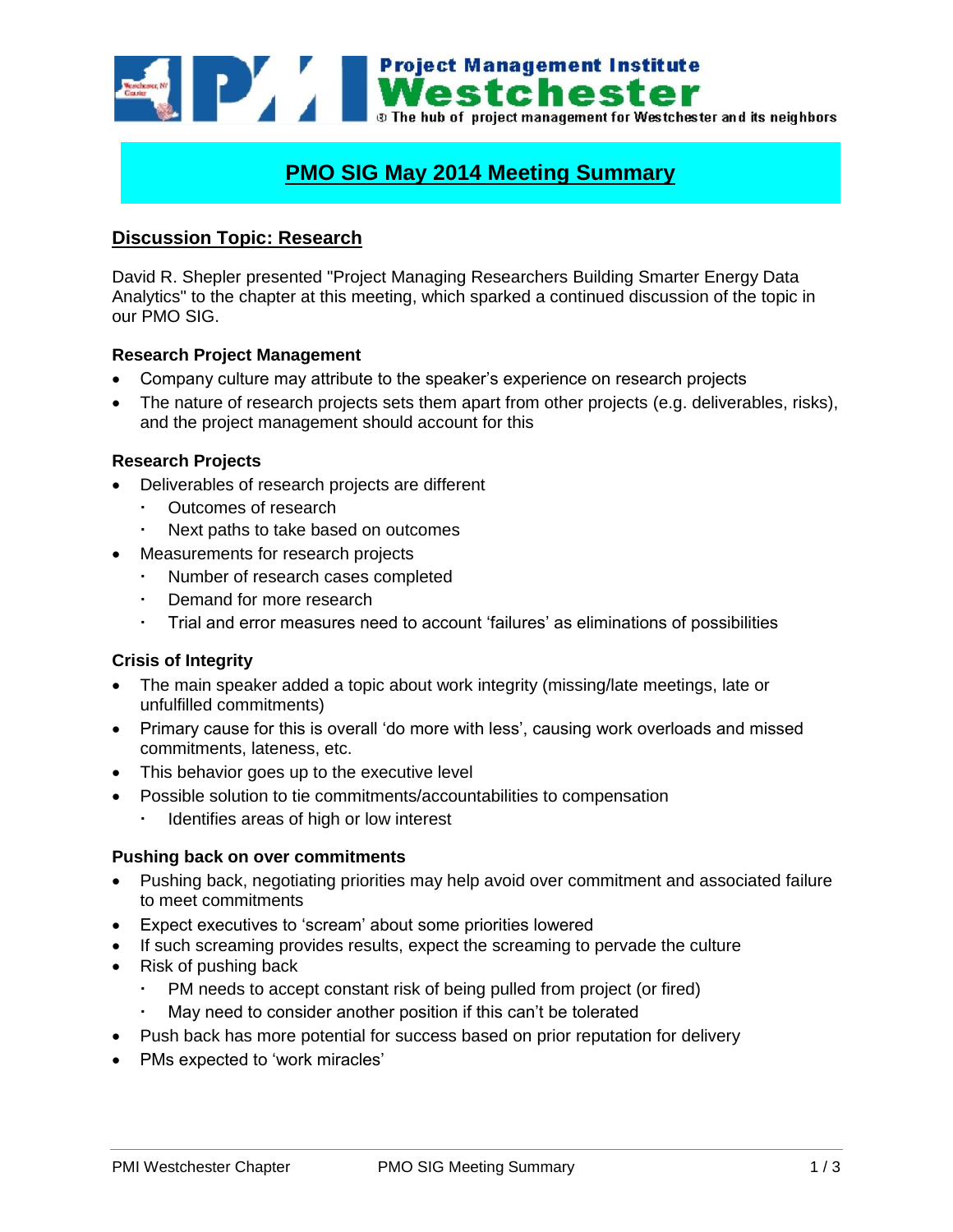

## **Sphere of Influence for R&D Project Manager**

- Evaluate what approaches may meet needs, or will not meet needs
- Do not promise what cannot be delivered
- Need to frame project around what 'proof of concept' would do
- Very important to keep sponsors/stakeholders advised No surprises

## **Next Meeting**

Next meeting is in June. Topic TBD.

## **PMO SIG Discussion Topics to Consider**

- 1. PMO Practice
	- a. PMO Resources Templates, Websites, etc.
- $\sqrt{\phantom{a}}$  b. PMO Best Practices to support learning and process improvement within project teams
- $\sqrt{ }$  c. Coordination to roll out Agile in your organization
	- d. PMO Governance and Portfolios
	- 2. PMO Promotion
		- a. Looking at the PMO from the Outside
		- b. PMO Promotion in the Academic World
		- c. Promoting the value of the PMO
		- d. Explaining the benefits of the PMO
	- 3. Organizing and Starting the PMO
		- a. Defining the Role of the PMO
		- b. Supporting Organizational Decisions
		- c. The PMO and Cross Organizational Matrix Management
		- d. Lifecycle of a PMO, how to start one and pitfalls at different stages of the lifecycle
		- e. Where should the PMO be migrated into with a company that re-organizes, downsizes?
		- f. Criteria to establish a PMO in your organization When does it NOT make sense to have a PMO?
- $\sqrt{q}$  g. Should the PMO be in-sourced or out-sourced? Why?

#### 4. Other

- a. PMO Practices vs. Upper Management
- $\sqrt{}$  b. Client Cultures
	- c. Model PMO Job Descriptions (Maude Fribourg has sample, find others)
	- d. Keeping PMOs Active
	- e. PMO Current and Future
- $\sqrt{ }$  f. Working with a Multi-generational Workforce
- $\sqrt{ }$  q. PMO Myths
- $\star$  In progress
- **Completed**